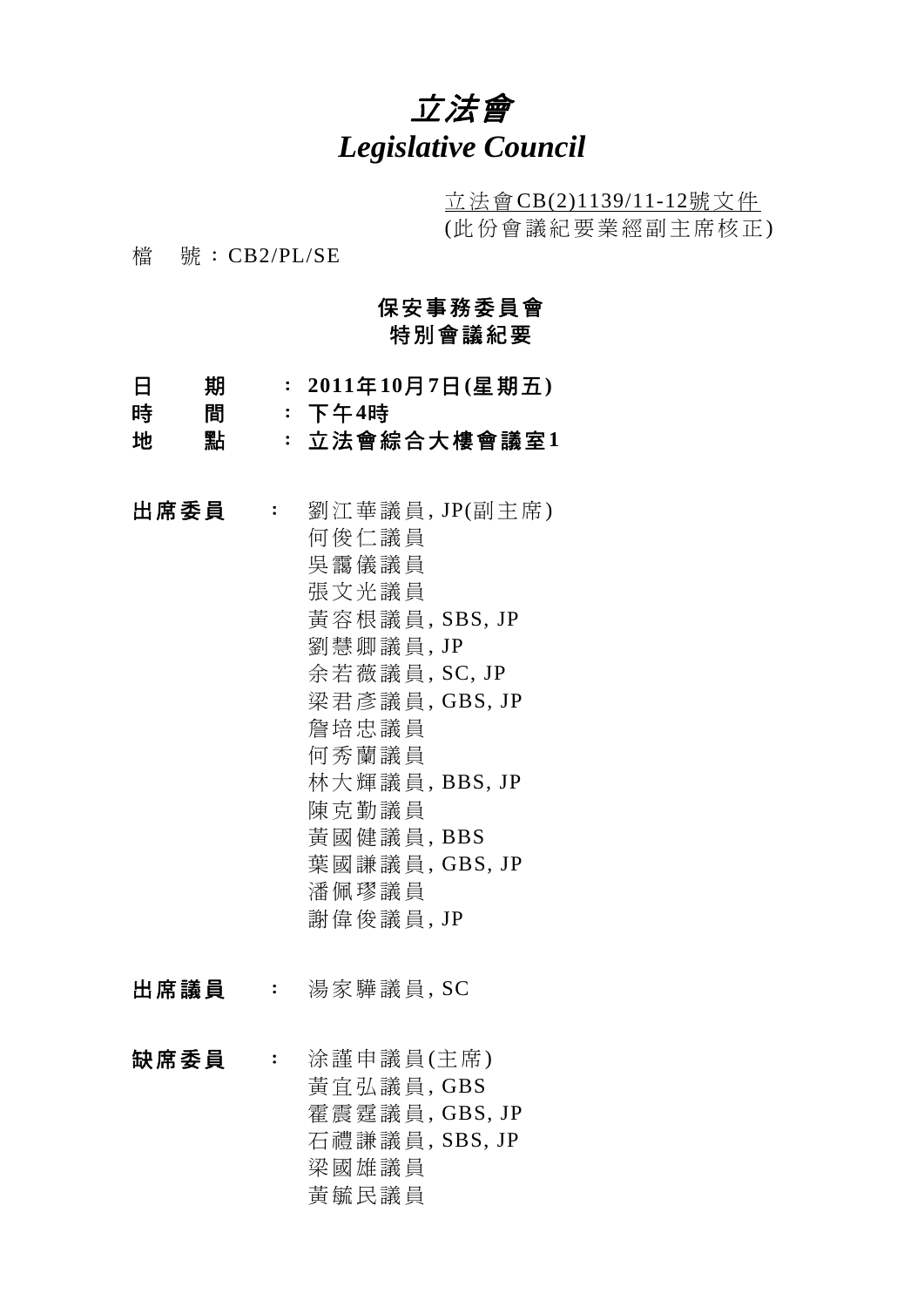- 列席秘書 : 總議會秘書 $(2)1$ 林培生先生
- 列席職員 : 高級助理法律顧問1 馮秀娟女士

高級議會秘書(2)1 黎靄妍女士

議會事務助理(2)1 吳佩珊女士

文書事務助理(2)1 楊潔儀小姐

經辦人/部門

 由於主席另有要務,故由副主席主持是次 會議。

## **I.** 政要訪港期間的保安安排和處理公眾集會及 公眾遊行的事宜

 $(\pi \nleftrightarrow \otimes \text{CB}(2)2545/10-11(01) \cdot (03) \cdot (05) \cdot$ CB(2)2562/10-11(01)  $\overline{\mathbb{E}}$  (03)  $\overline{\mathbb{E}}$  (05)  $\cdot$  $CB(2)2590/10-11(01) \rightarrow CB(2)2599/10-11 \rightarrow$ CB(2)2601/10-11(01)  $\overline{\oplus}$  (03) CB(2)2610/10-11(01)、CB(2)2619/10-11(01)至(06)、  $CB(2)2685/10-11$   $CB(2)2687/10-11(01)$   $\overline{R}$ CB(2)2691/10-11(01)號文件)

2. 副主席 表示,是次會議旨在處理劉慧卿 議員、余若薇議員、劉江華議員及梁國雄議員在 2011年9月12日的特別會議上就議程項目"新政府總 部大樓及政要訪港期間的保安安排和處理公眾集 會及公眾遊行的事宜"提出的議案。

3. 余若薇議員提述劉江華議員所提議案,並 表示支持議案的中間部分,即促請獨立監察警方處 理投訴委員會在完成警方保安安排的投訴的調查 報告後,公開交代及提交立法會省覽。不過,她不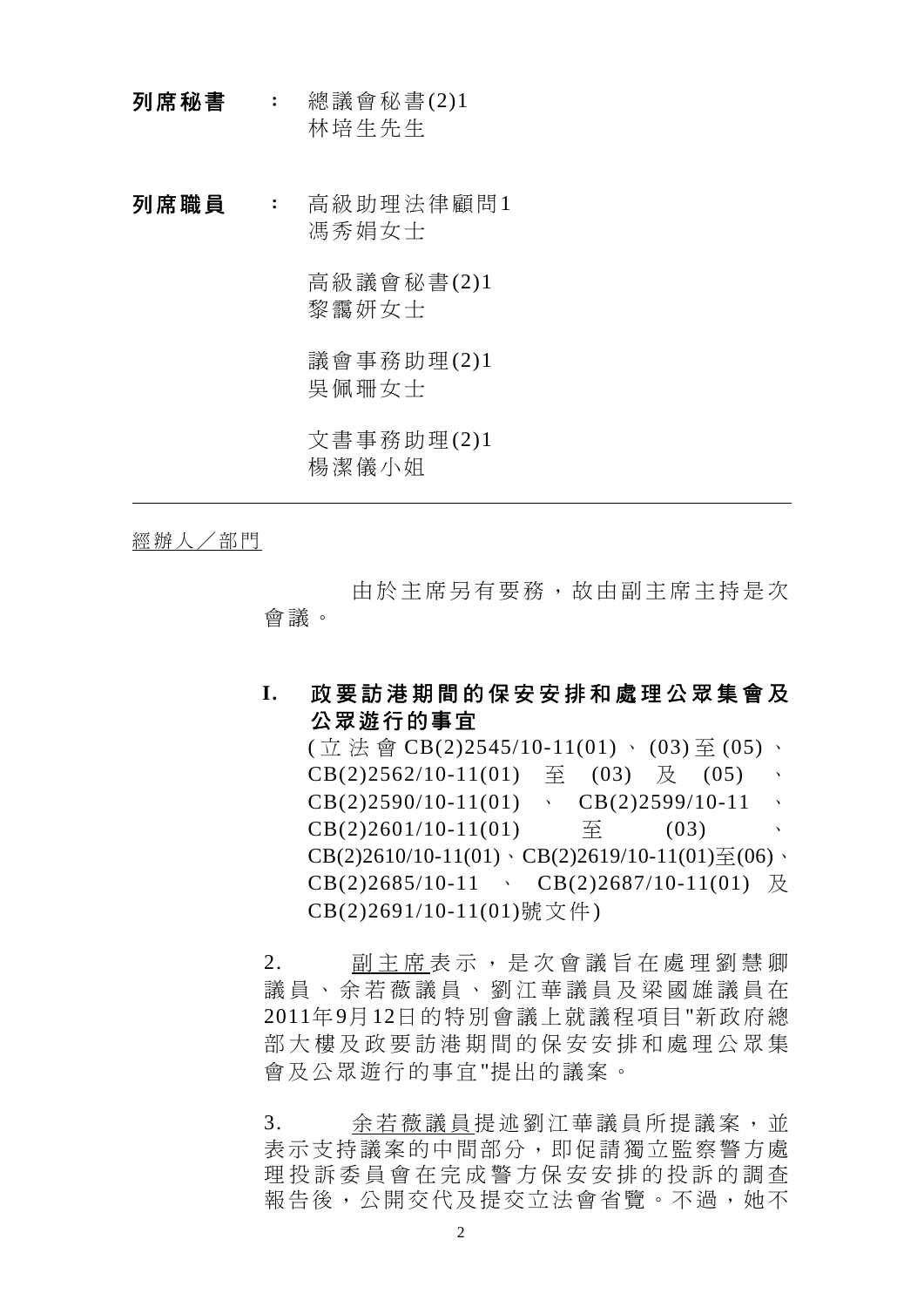支持議案中有關表示支持香港警方保護訪港政要 的安全及維護公眾秩序的部分。她認為,大部分市 民對警方在副總理李克強先生訪港期間的做法有 不同意見。她不支持該議案。

- 4. 湯家驊議員表示,在表達意見期間採用暴 力,應予以譴責;而執法人員採用任何暴力或違反 法例,亦應予以譴責。作為非委員的議員,他明白 自己無權就有關議案投票。
- 5. 副主席把下述由劉慧卿議員提出、並獲 何俊仁議員附議的議案付諸表決

"就國務院副總理李克強先生於今年8月訪港期 間,警方濫用權力及使用武力,阻撓市民表逹 意見和示威等活動,更妨礙傳媒的採訪工作, 侵犯表逹自由及新聞自由,本委員會對此深表 遺憾,對政府予以強烈譴責,並促請政務司司 長唐英年收回'垃圾論',並確保警隊濫權和妨礙 傳媒採訪的問題不會再出現。"

#### (譯文)

"This Panel expresses deep regret and strongly condemns the Government that the Police abused power and used force to obstruct public activities such as expression of views and demonstrations, and even hindered media coverage in violation of freedom of expression and freedom of the press during the visit of the Vice Premier of the State Council, Mr LI Keqiang, to Hong Kong in August this year, and urges the Chief Secretary for Administration Henry TANG to withdraw his notion of 'rubbish' and ensure that the Police will not abuse power and hinder media coverage again."

5名委員贊成、8名委員反對,副主席宣布議案被否決。

6. 副主席 繼而把下述由余若薇議員提出、 並獲吳靄儀議員附議的首項議案付諸表決 —

"本委員會促請行政長官根據香港法例第 86章 《調查委員會條例》,成立獨立調查委員會,調 查國務院副總理李克強先生訪港期間,警方的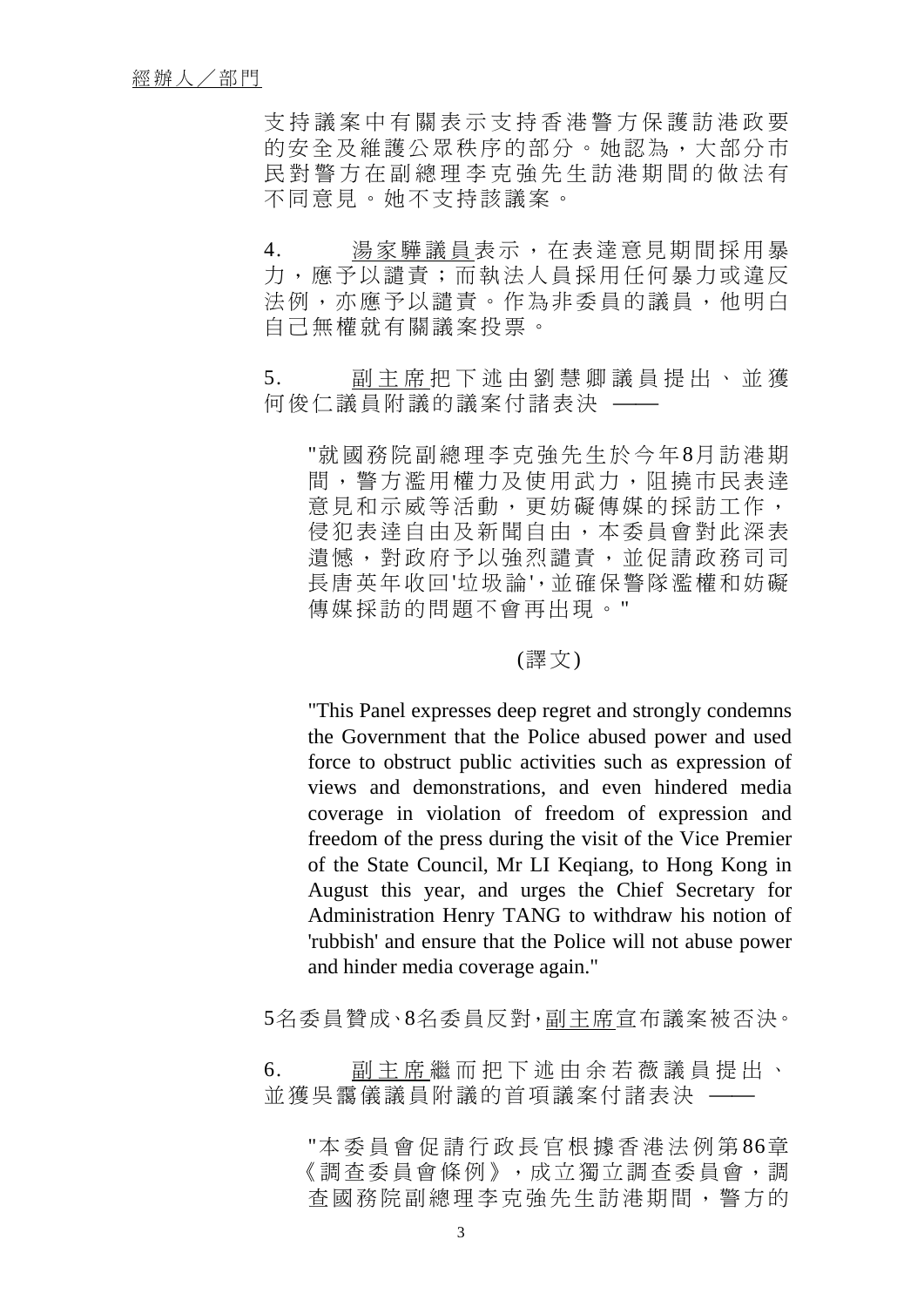保安安排有否不適當地運用權力、是否有違反 市民的基本權利及新聞自由。"

### (譯文)

"That this Panel urges the Chief Executive to set up an independent commission of inquiry in accordance with the Commissions of Inquiry Ordinance (Cap. 86) to investigate whether the Police had exercised its power improperly and infringed the basic rights of members of the public and freedom of the press in the security arrangements during the visit of the Vice Premier of the State Council, Mr LI Keqiang, to Hong Kong."

5名委員贊成、9名委員反對,副主席宣布議案被否決。

7. 副主席 繼而把下述由余若薇議員提出、 並獲吳靄儀議員附議的第二項議案付諸表決

"本委員會建議立法會成立專責委員會,調查國 務院副總理李克強先生訪港期間,警方的保安 安排有否不適當地運用權力、是否有違反市民 的基本權利及新聞自由。"

#### (譯文)

"That this Panel proposes that a select committee be set up by the Legislative Council to investigate whether the Police had exercised its power improperly and infringed the basic rights of members of the public and freedom of the press in the security arrangements during the visit of the Vice Premier of the State Council, Mr LI Keqiang, to Hong Kong."

5名委員贊成、9名委員反對,副主席宣布議案被否決。

8. 副主席 繼而把下述由劉江華議員提出、 並獲黃宜弘議員附議的議案付諸表決

" 本委員會支持香港警方按照國際慣例的做 法,以專業的判斷、恰當的安排及必要的措施, 保護任何訪港政要的安全,維護公眾秩序,並 同時兼顧維護言論自由及新聞採訪的權利;本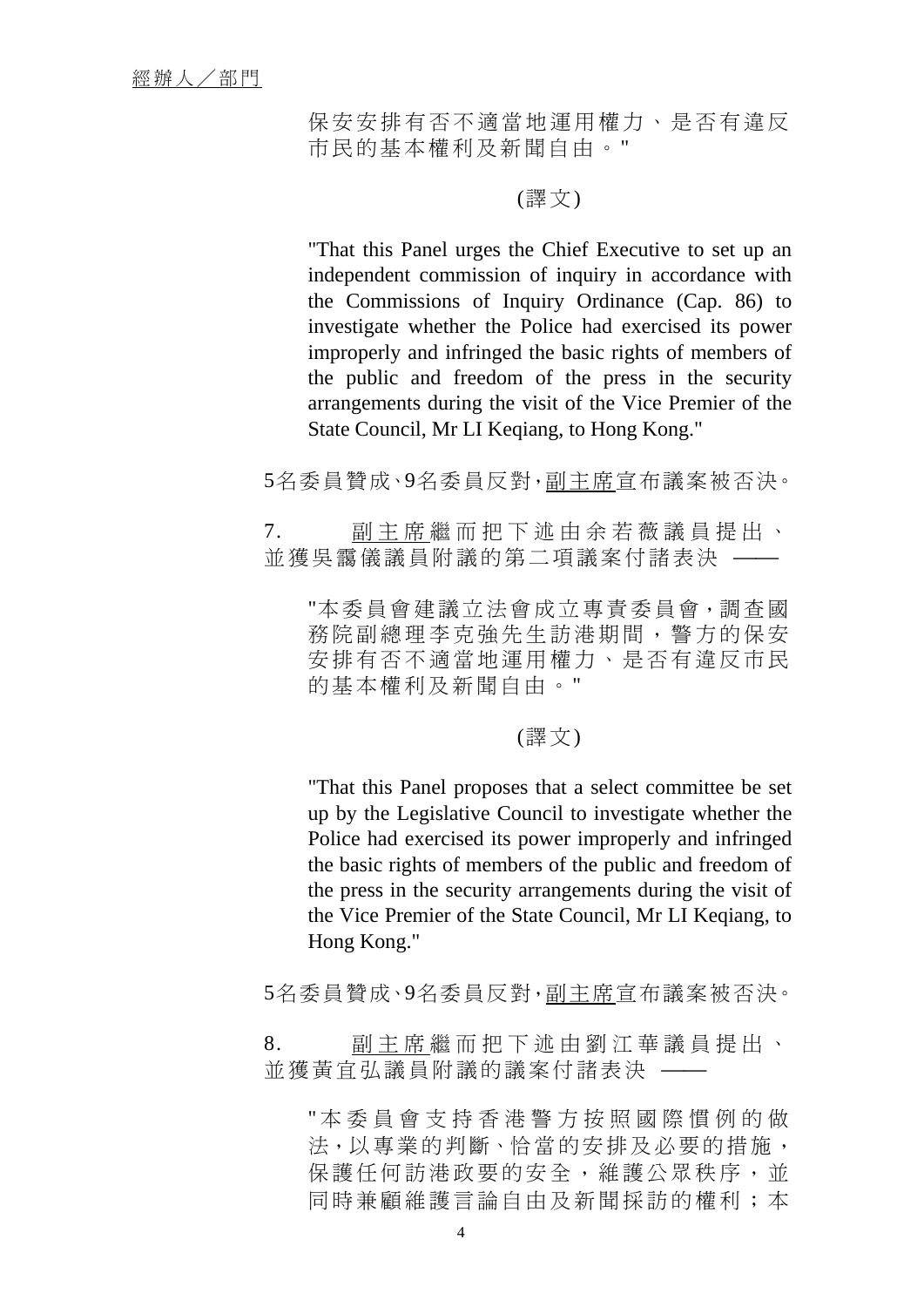委員會促請獨立監察警方處理投訴委員會在完 成警方保安安排的投訴的調查報告後,公開交 代及提交立法會省覽。另外,本委員會關注到 近年有激烈示威者採用偏激及暴力手段損害他 人及公眾利益,而且暴力程度有升級趨勢,本 委員會予以強烈譴責,並促請警方依法辦事。"

#### (譯文)

"That this Panel supports the Hong Kong Police in their protection of the safety of any political dignitaries visiting Hong Kong and maintenance of public order through professional judgments, appropriate arrangements and necessary measures in line with usual practices adopted internationally while safeguarding the freedom of speech and the right to press coverage. This Panel urges the Independent Police Complaints Council to release to the public and submit to the Legislative Council the report on the investigation of the complaints about the security arrangements by the Police upon its completion. Moreover, this Panel expresses concern about and strongly condemns the adoption of extreme and violent tactics by radical protesters to harm the interests of others and the public in recent years, as well as the trend of escalation in the degree of violence, and urges the Police to act in accordance with law against it."

9名委員贊成、5名委員反對,副主席宣布議案獲得 通過。

9. 副主席 繼而把下述由梁國雄議員提出、 並獲何秀蘭議員附議的議案付諸表決 ──

"本委員會要求立法會引用《立法會 (權力及特 權)條例》成立專責委員會,徹查警方涉嫌違反 《基本法》,於李克強副總理於今年8月訪港期 間,遏制港人和平示威、表達意見的權利,及 妨礙新聞自由。本委員會並譴責警務處處長 曾偉雄在保安事務委員會就李克強副總理訪港 期間的保安安排而召開的會議上作出與事實不 符的陳述,並促請特首予以停職調查。"

5